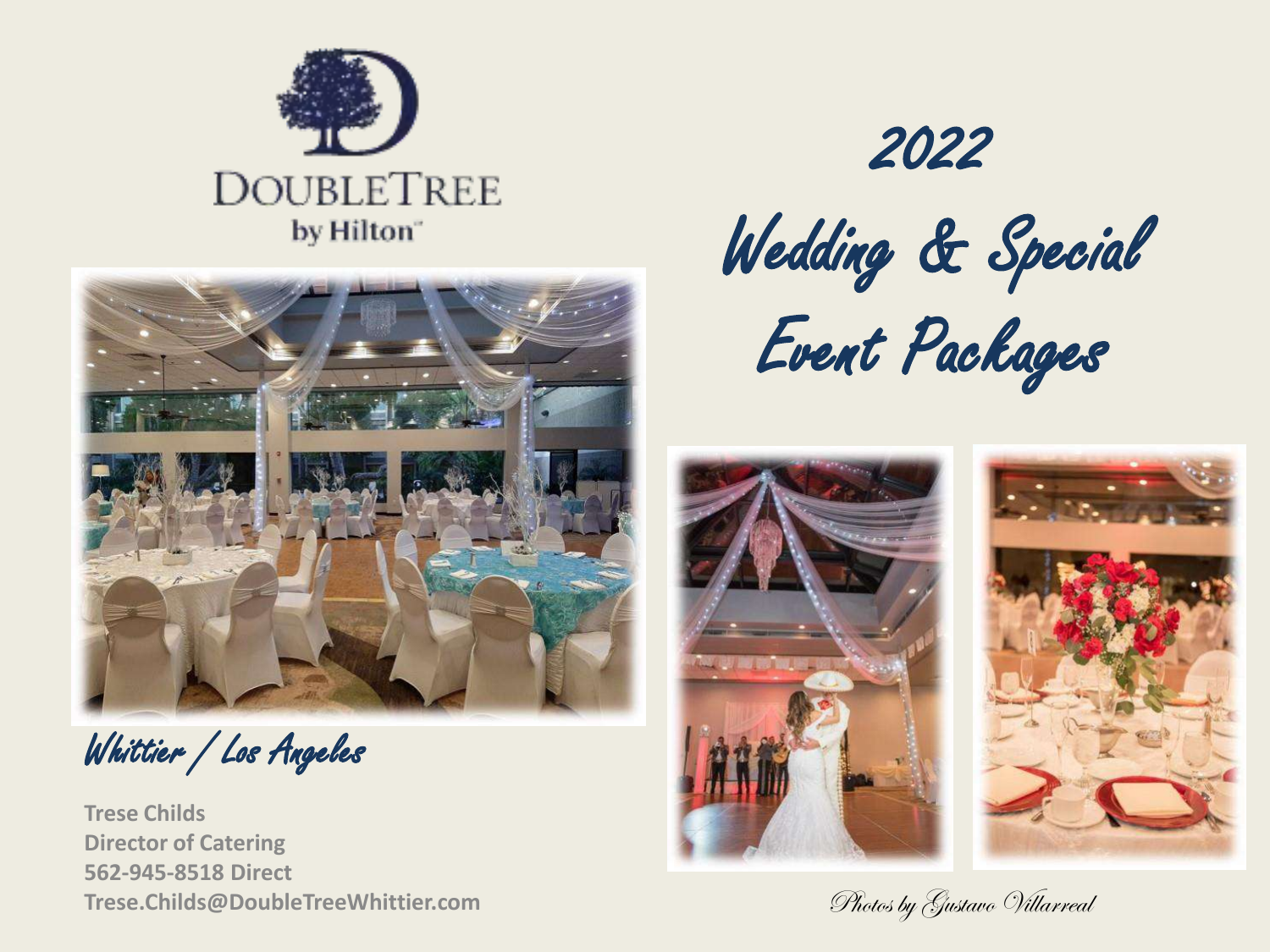Duet Package

Available Sunday Thru Friday

Duet Package

Champagne or Sparkling Cider Toast Served or Buffet Style Service DoubleTree Dessert or Cake Cutting Fresh Brewed Coffee & Water Service Cash Bar Service, Setup & Bartender White or Black Spandex Chair Covers & Band with Gold or Silver Embellishment Choice of Table Cloth & Napkin Colors Dance Floor Riser for Sweetheart or Head Table Skirted Sign-In Table, Cake Table & Gift Table Complimentary Self-Parking One Beautifully appointed overnight guest room *3:00pm check-in ~ 12:00pm check-out*

Duet Menu / Rates

Garden Salad with Cucumber, Tomatoes and Carrots Served Ranch and Raspberry Vinaigrette Dressing OR

Classic Caesar Salad with Garlic Croutons

Pan Roasted Chicken Breast 49

*Cacciatore, Marsala or Picatta Sauce*

Citrus Salmon 55

- Grilled Tri Tip  $53$
- Braised Short Ribs 59
- Prime Rib of Beef 56

Grilled Portobello Mushroom Vegetarian/Vegan 49

Chicken Strips with Salad, Fruit, Mac & Cheese 49

Dinner Buffet 60

*2 Salads, 3 Entrees, 3 Accompaniments & 1 Dessert + Cake Cutting*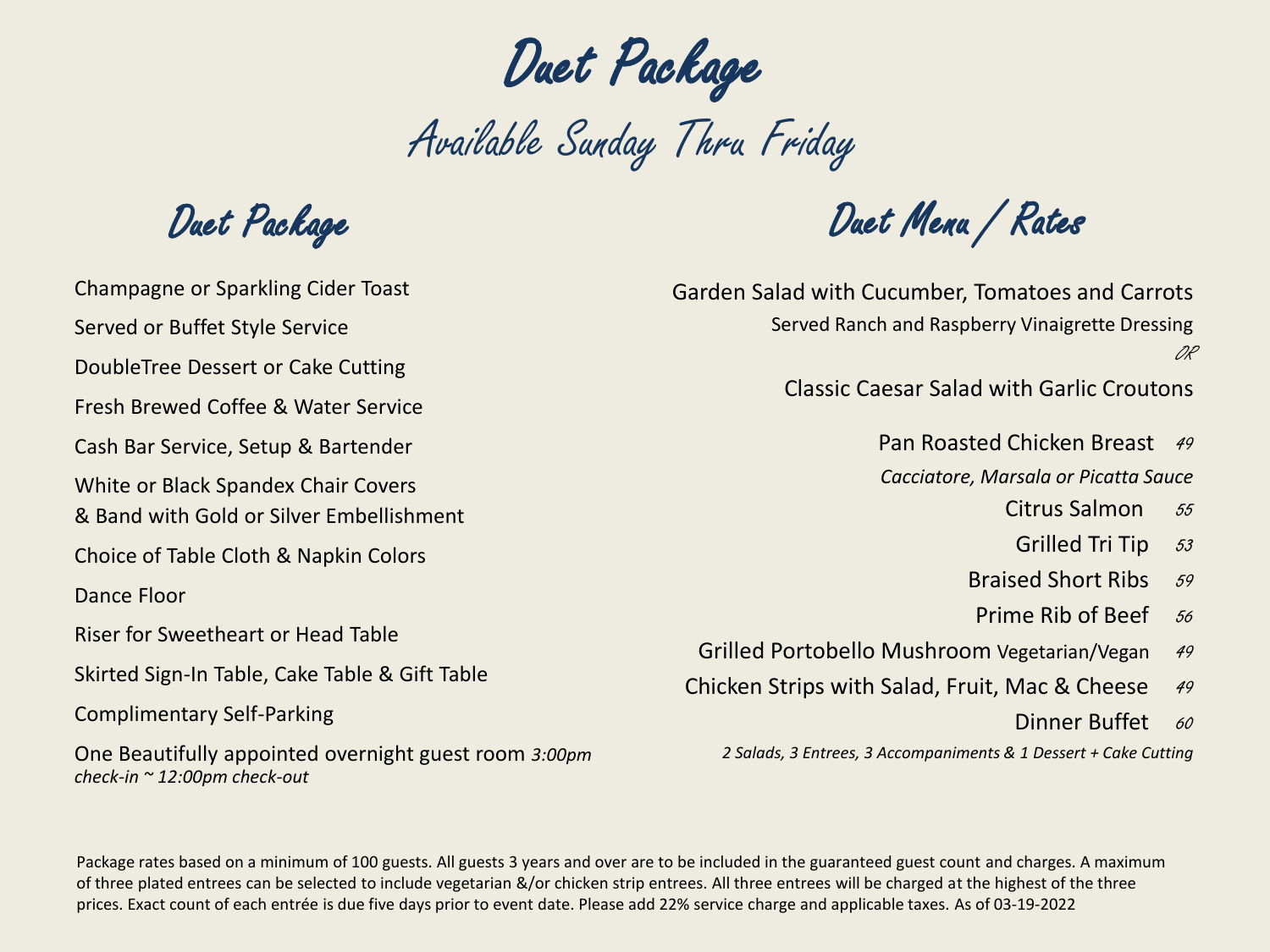Harmony Package

Harmony Package

Fruit, Cheese & Vegetable Montage Tropical Fruit Punch for the First Hour Champagne or Sparkling Cider Toast Served or Buffet Style Service DoubleTree Dessert or Cake Cutting Fresh Brewed Coffee & Water Service Cash Bar Service, Setup & Bartender White or Black Spandex Chair Covers & Band with Gold or Silver Embellishment Choice of Table Cloth & Napkin Colors Dance Floor Riser for Sweetheart or Head Table Skirted Sign-In Table, Cake Table & Gift Table Complimentary Self-Parking

One Beautifully appointed overnight guest room *3:00pm check-in ~ 12:00pm check-out*

Harmony Menu & Rates

Garden Salad with Cucumber, Tomatoes & Carrots Served Ranch and Raspberry Vinaigrette Dressing OR

Classic Caesar Salad with Garlic Croutons

Pan Roasted Chicken Breast 59

*Cacciatore, Marsala or Picatta Sauce*

Citrus Salmon 64

- Grilled Tri Tip  $62$
- Braised Short Ribs  $68$
- Prime Rib of Beef  $65$

Grilled Portobello Mushroom Vegetarian/Vegan 59

- Chicken Strips with Salad, Fruit, Mac & Cheese  $59$ 
	- Dinner Buffet 68

*2 Salads, 3 Entrees, 3 Accompaniments & 1 Dessert + Cake Cutting*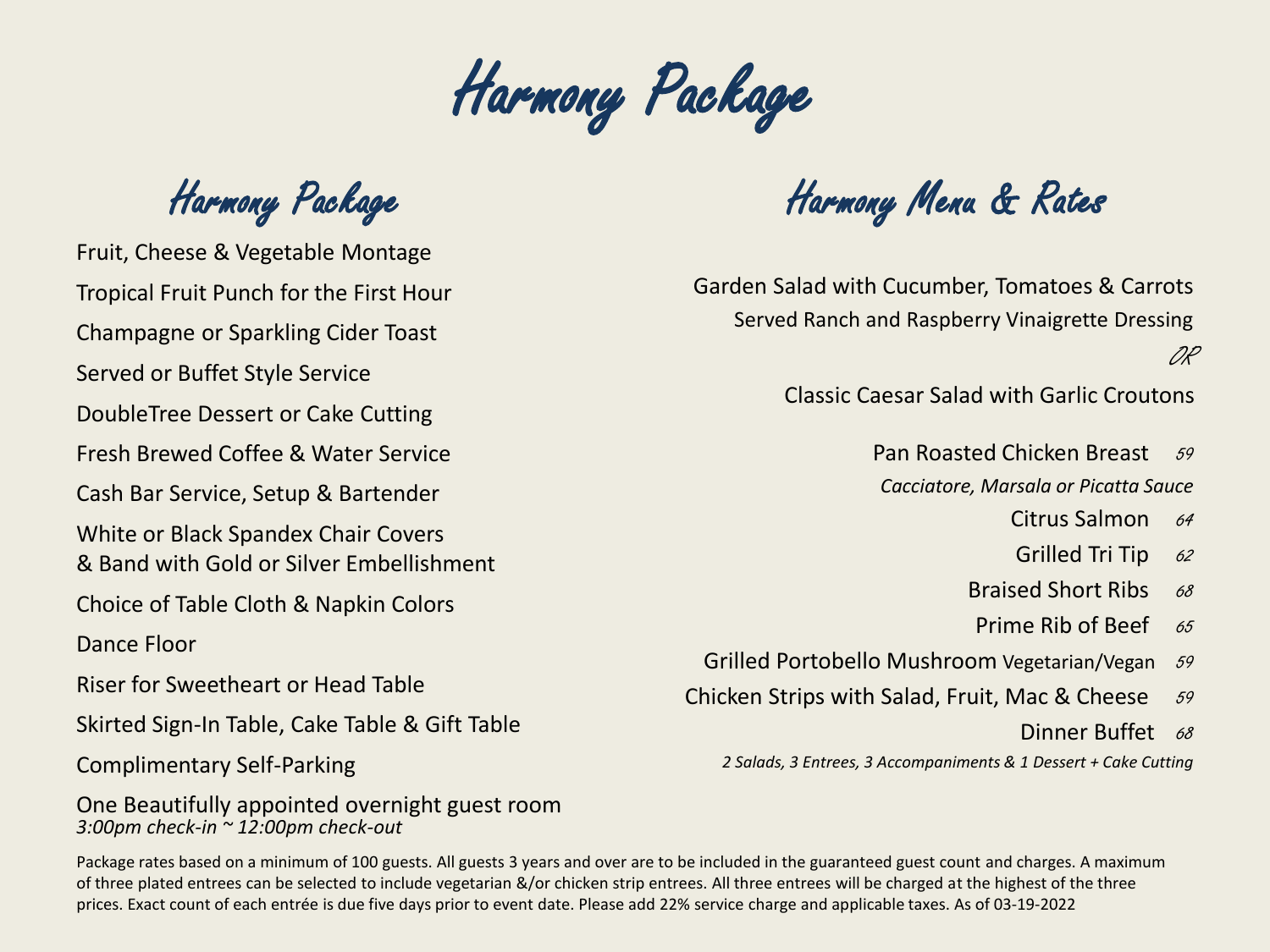Symphony Package

Fruit, Cheese & Vegetable Montage

Hot Hors d'oeuvres ~ Please select Two Teriyaki Beef Skewers, Cheese Puffs, Meatballs or Pot Stickers

Tropical Fruit Punch Free Flowing Throughout Event

Champagne or Sparkling Cider Toast

Served or Buffet Style Service

House Wine Poured with Dinner *(2 Bottles per 10 guests)*

DoubleTree Dessert or Cake Cutting

Fresh Brewed Coffee & Water Service

Cash Bar Service, Setup & Bartender

White or Black Spandex Chair Covers

& Band with Gold or Silver Embellishment

Choice of Table Cloth & Napkin Colors

Dance Floor

Riser for Sweetheart or Head Table

Skirted Sign-In Table, Cake Table & Gift Table

Complimentary Self-Parking

One Beautifully appointed overnight guest room *3:00pm check-in ~ 12:00pm check-out*

Symphony Package Symphony Menu & Rates

Wine Country Salad

Butter Lettuce, Red Grapes, Gorgonzola Cheese, Candied Nuts and Raspberry Vinaigrette Dressing OR

## Mediterranean Salad

Crisp Greens Tossed with Tomatoes and Cucumbers in a Lemon Oregano Dressing Topped with Feta Cheese and Olives

> Pan Roasted Chicken Breast 65 *Cacciatore, Marsala or Picatta Sauce*

- Citrus Salmon 70
- Grilled Tri Tip 69
- Braised Short Ribs 74
- Prime Rib of Beef 71
- Grilled Portobello Mushroom Vegetarian/Vegan 65

Chicken Strips with Salad, Fruit, Mac & Cheese  $65$ 

Dinner Buffet 75

*2 Salads, 3 Entrees, 3 Accompaniments & 1 Dessert + Cake Cutting*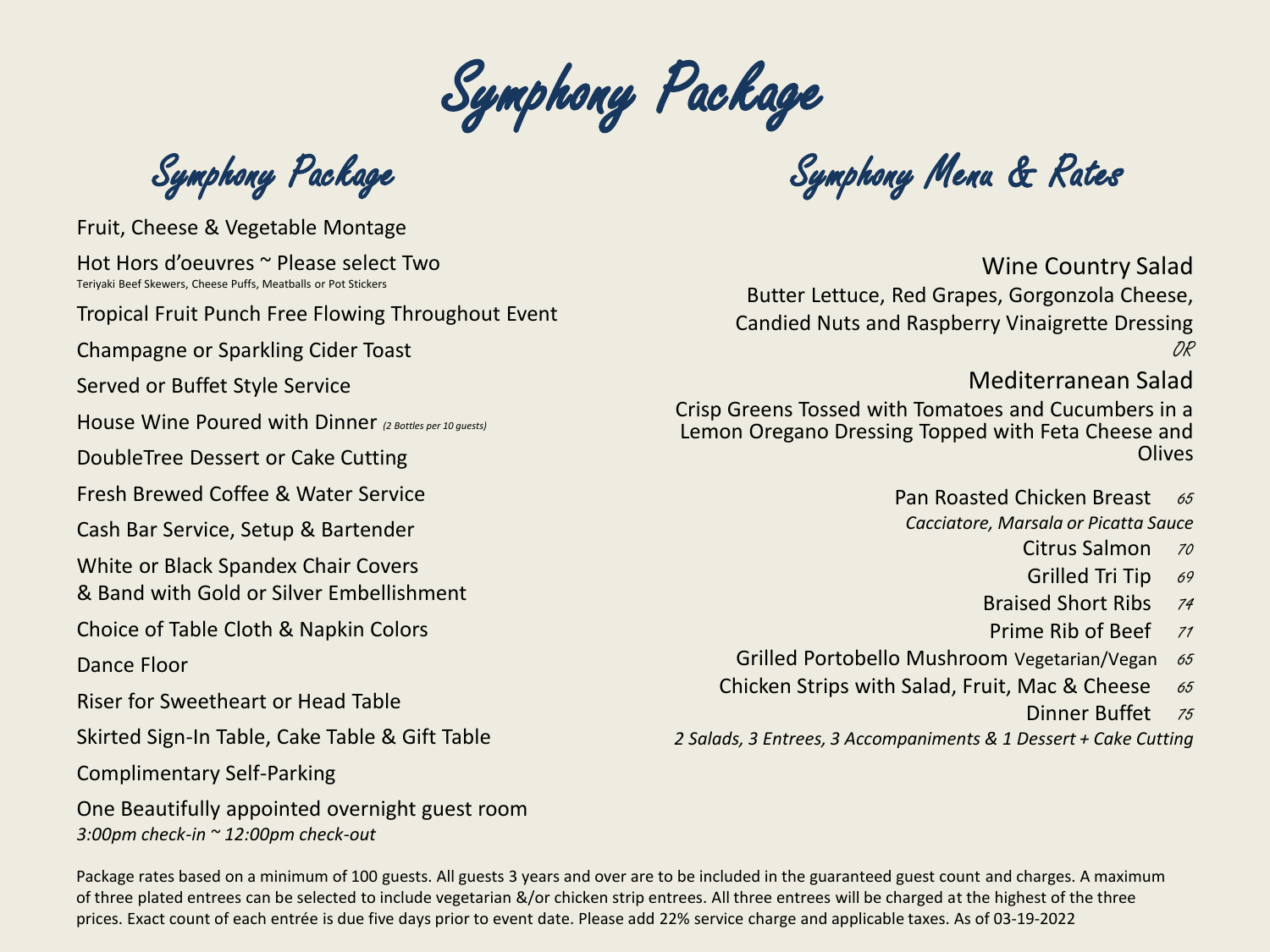Concerto Package

Fruit, Cheese & Vegetable Montage Butler Passed Hors d'oeuvres *~ Please select Three* Shrimp Cocktail Shooters, Coconut Shrimp, Bruschetta, Teriyaki Beef Skewers, Cheese Puffs, Meatballs or Pot Stickers Tropical Fruit Punch Free Flowing Throughout Event Champagne or Sparkling Cider Toast Served or Buffet Style Service House Wine Poured with Dinner *(2 Bottles per 10 guests)* DoubleTree Dessert or Cake Cutting Fresh Brewed Coffee & Water Service Cash Bar Service, Setup & Bartender White or Black Spandex Chair Covers & Band with Gold or Silver Embellishment Choice of Floor Length Cloth & Napkin Colors Dance Floor Riser for Sweetheart or Head Table Skirted Sign-In Table, Cake Table & Gift Table Complimentary Self-Parking One Beautifully appointed overnight Guest Room to include Complimentary Breakfast Buffet for Two *3:00pm check-in ~ 12:00pm check-out*

Concerto Package<br>First Hour Hosted Well Bar

Wine Country Salad Butter Lettuce, Red Grapes, Gorgonzola Cheese, Candied Nuts and Raspberry Vinaigrette Dressing OR

### Mediterranean Salad

Crisp Greens Tossed with Tomatoes and Cucumbers in a Lemon Oregano Dressing Topped with Feta Cheese and Olives

Pan Roasted Chicken Breast 81

*Cacciatore, Marsala or Picatta Sauce*

- Citrus Salmon  $86$
- Grilled Tri Tip  $84$
- Braised Short Ribs 90
- Prime Rib of Beef  $87$
- Grilled Portobello Mushroom Vegetarian/Vegan 81
- Chicken Strips with Salad, Fruit, Mac & Cheese  $81$ 
	- Carved Prime Rib Dinner Buffet  $90$

*2 Salads, 3 Entrees, 3 Accompaniments & 1 Dessert + Cake Cutting*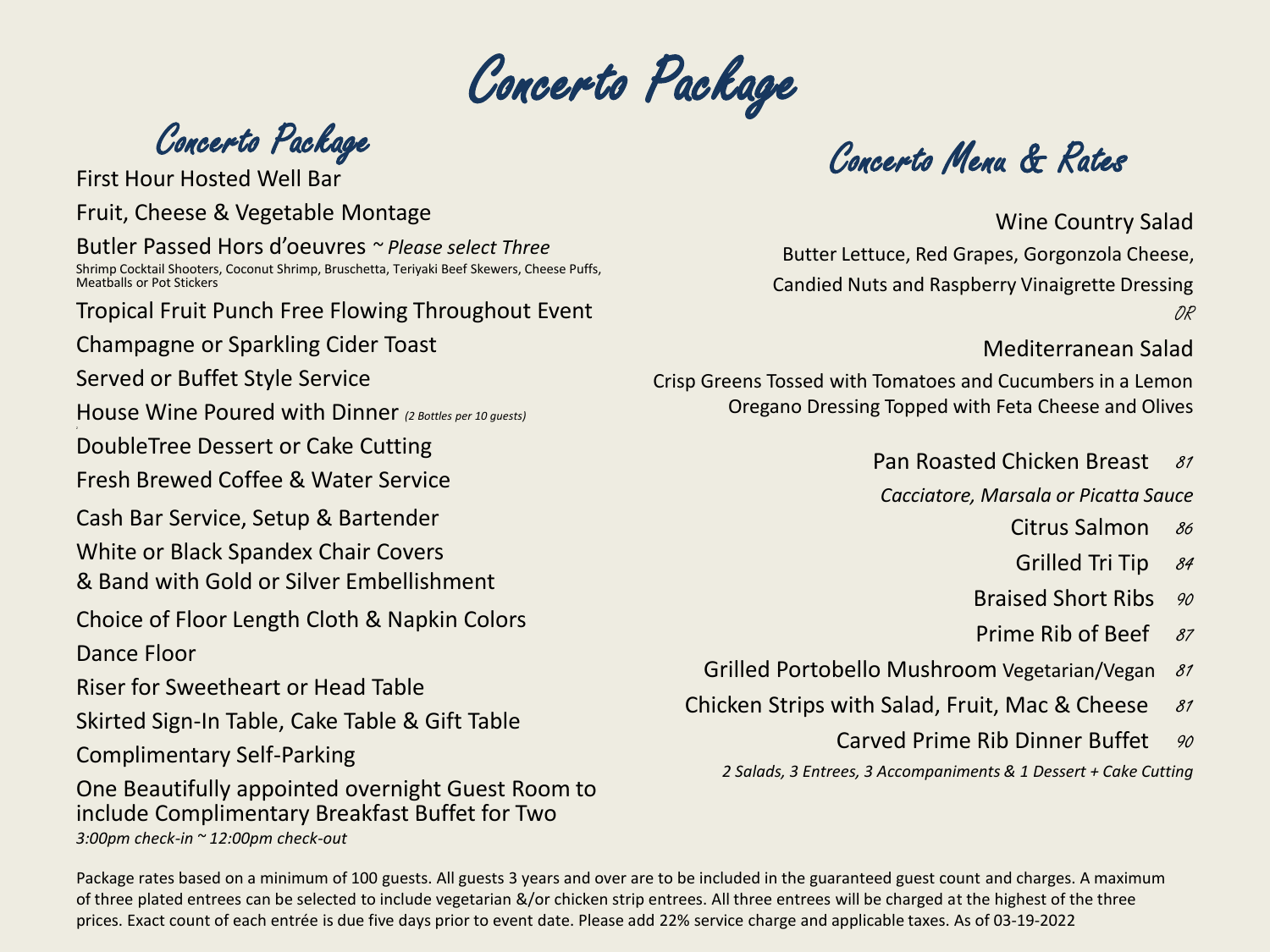Dinner Buffet Menu Selections

#### **Select Two Salads**

- Traditional Caesar Salad
- Green Salad with Ranch & Raspberry Vinaigrette Dressing
- Greek Salad with Feta Cheese
- Marinated Roma Tomato and Cucumber Salad
- Red Skin Potato Salad
- Tortellini Pesto Pasta Salad

#### **Select Three Entrees**

- Boneless Breast of Chicken with a Lemon White Wine & Caper Sauce
- Boneless Chicken Cacciatore
- Stuffed Chicken Breast w/ Apple Almond Stuffing
- Baked Salmon Topped with Citrus Salsa
- Cilantro Lime White Fish
- Herb Marinated Tri-Tip with Port Demi-Glace
- Braised Beef Bourguignon
- Baked Meat Lasagna
- Vegetarian Lasagna

### **Buffet Enhancements** Additional Salad, Side or Dessert 4 per person

**Additional Entree 8 per person** 

#### **Select Three Accompaniments**

- Buttermilk and Chive Mashed Potatoes
- Oven Roasted Red Potatoes
- Rice Pilaf
- Truffle Mac & Cheese
- Mixed Seasonal Vegetables
- French Beans with Bacon and Shallots
- Rum Glazed Carrots

#### **Select One Dessert**

- Chocolate Mousse
- New York Cheesecake
- Chocolate Decadence Cake
- Tiramisu d'Amaretto
- Carrot Cake

**Carving Stations** add Carver Fee (1.5 hours) 150

All carving stations include sauces and bakery rolls

| <b>Prime Rib Carving</b> | 30 servings | 375 |
|--------------------------|-------------|-----|
| Turkey Carving           | 30 servings | 250 |
| Ham Carving              | 25 servings | 250 |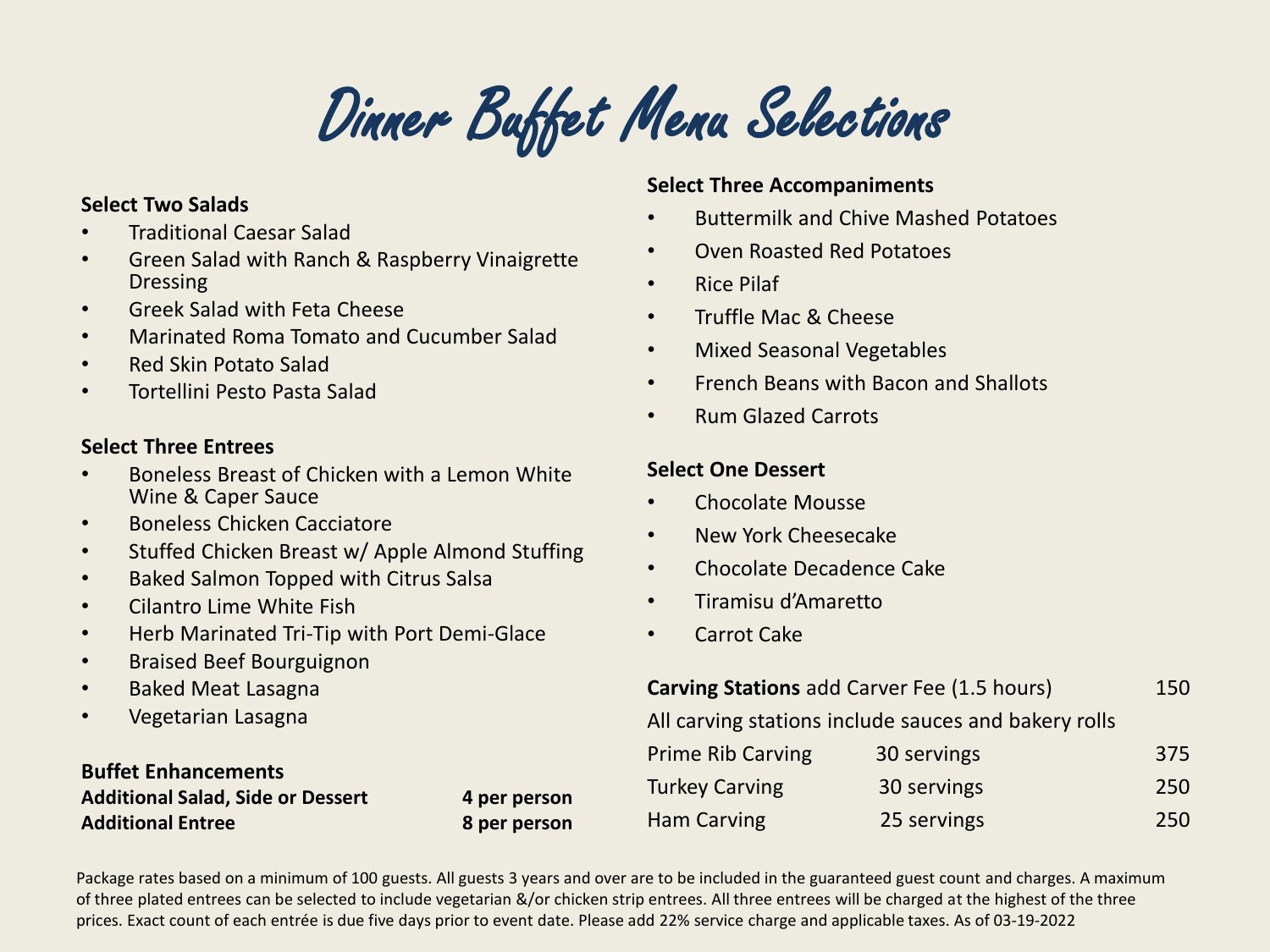

Poolside Ceremony

Ceremony Arch White Garden Chairs Setup Chapel Style Riser for Bride, Groom & Officiate Microphone, Stand & Speakers Infused Water Station Bridal Waiting Area One Hour Rehearsal *(Date & Time subject to availability)*

Morning Ceremonies

10:00am to 11:00am

Evening Ceremonies

5:00 pm to 6:00 pm or 6:00 pm to 7:00 pm Additional Half Hour Pre/Post for Setup & Photos

1,000 100 guests / chairs

- 1,200 150 guests / chairs
- 1,500 200 guests / chairs
- 1,800 250 guests / chairs

Bridal Host to provide decorations, aisle runners, ladders, officiate, coordinator & music for ceremony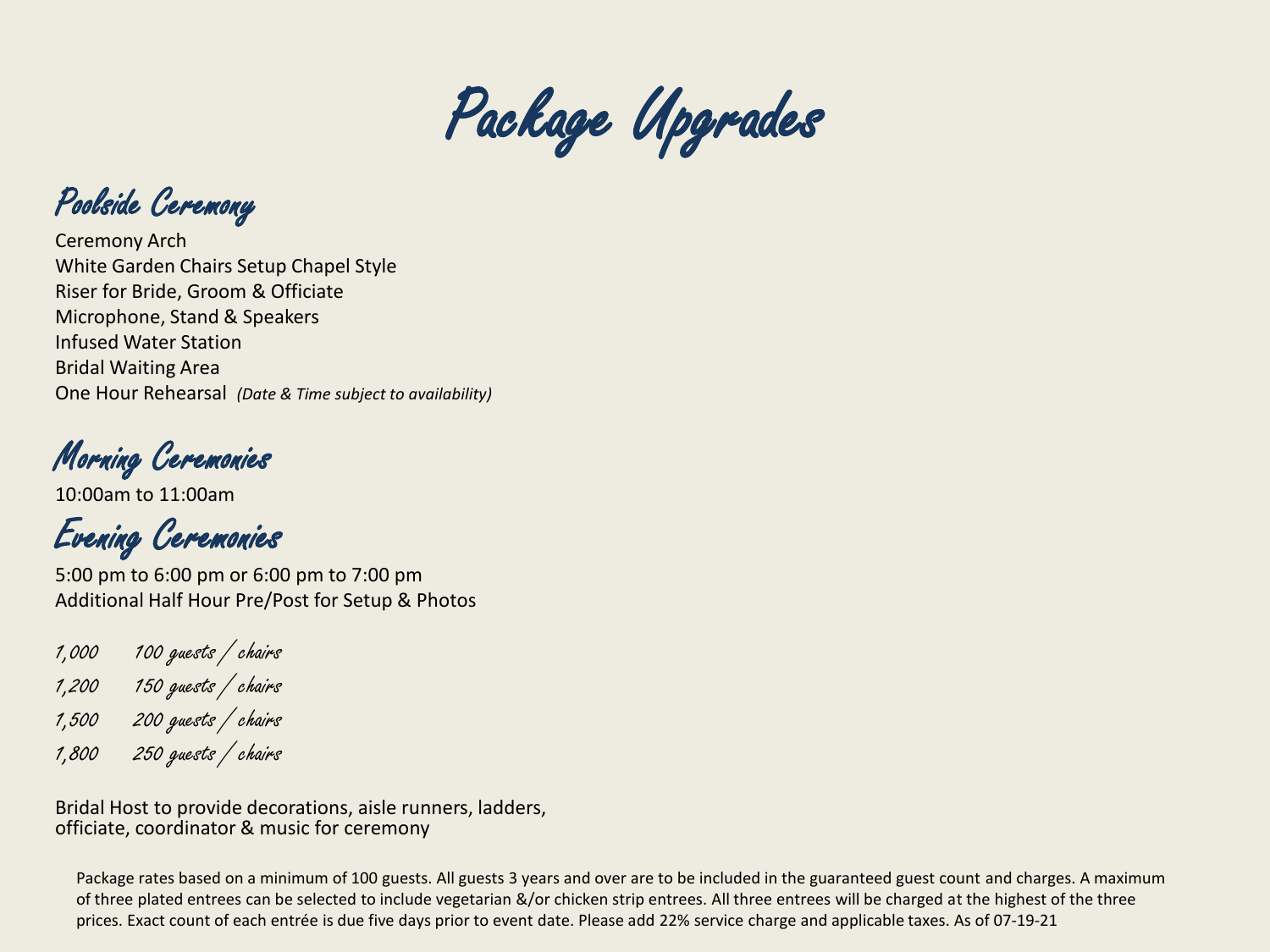Bar & Wine Selections

## Well Hosted Drink Tickets 8

Domestic Bottled Beer, House Wine and Soft Drinks Well Cocktails poured with House Vodka, Rum, Gin, Tequila, Whiskey, Scotch & Brandy

## Call Hosted Drink Tickets 10

Domestic & Imported Bottled Beer, House Wine and Soft Drinks Call Cocktails poured with Absolut, Bacardi, Captain Morgan, Jose Cuervo, Tanqueray, Jack Daniels, Seagrams 7 & Midori

# Premium Hosted Drink Tickets 12

Domestic/Imported Bottled Beer, Upgraded Wine & Soft Drinks Premium Cocktails poured with Ketel One, Myers, Cazadores, Crown Royal, Buchmans, Jaegermeister, Kahlua, Baileys and Chambord

|                                                  | Domestic Bottled Beer                                 | 7.00  |
|--------------------------------------------------|-------------------------------------------------------|-------|
|                                                  | Non-Alcoholic Bottled Beer 12oz                       | 7.00  |
|                                                  | <b>Imported Bottled Beer 12oz</b>                     | 8.00  |
|                                                  | Soft Drinks & Bottled Waters                          | 3.00  |
|                                                  | House Wine by the Glass                               | 8.00  |
|                                                  | Tropical Fruit Punch by the gallon<br>approx. 20 cups | 30.00 |
|                                                  | Lemonade by the gallon<br>approx. 20 cups             | 30.00 |
|                                                  | Fresh Fruit Agua Fresca<br>approx. 20 cups            | 33.00 |
| Cucumber Lime, Pineapple, Watermelon or Hibiscus |                                                       |       |
|                                                  | Champagne Punch by the gallons<br>approx. 20 cups     | 50.00 |
|                                                  |                                                       |       |

A pre-paid 150.00 bartender fee will be refunded for private bars with more than 950.00 in hosted or cash bar sales. Minimum 40 guests required for private bar service.

Above prices are based on Hosted Beverage Service. Cash Prices may vary.